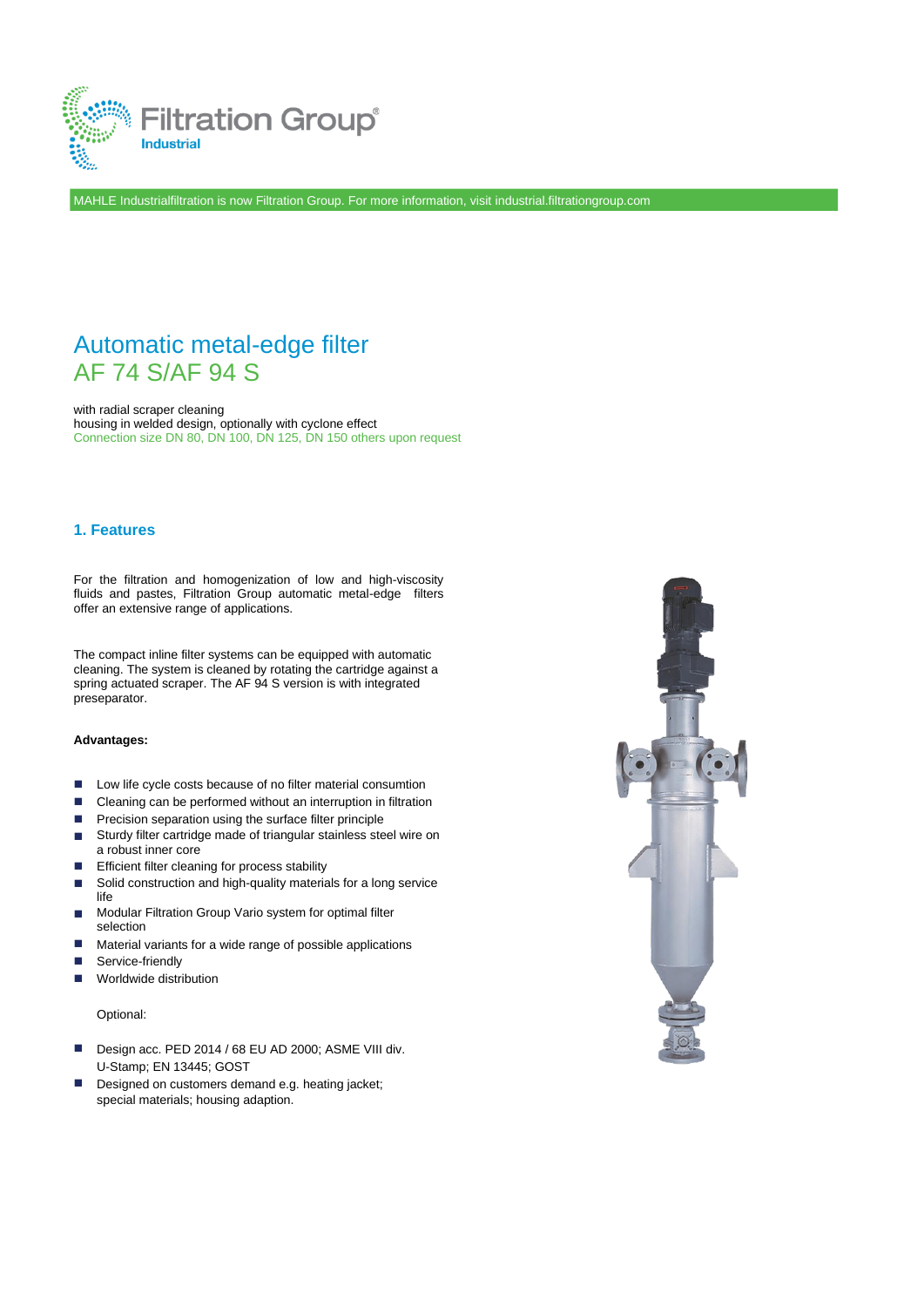### **2. Functional principle**

The Filtration Group metal-edge filter system is used for filtering and homogenizing an extensive range of liquids and pastes. The compact, inline filter system does not consume any filter material and therefore no disposal is required afterwards.

With the modular Filtration Group Vario system on the Filtration Group metal-edge filters it is possible to configure up to three filter cartridges above one another when high throughput rates are needed.

The filter can be cleaned either automatically or semi-automatically without interrupting operation. The concentrated solids are easily drained by opening the system for a short time.

The medium being cleaned is guided into the filter housing under pressure or in suction mode. It flows inward through the Filtration Group filter cartridges. The solids are separated on the surface of the triangular wires of the filter cartridge.



The filtered fluid exits the filter housing at the top opposite the inlet connection. In the AF 94 S version, the integrated preseparator relieves the filter cartridge of coarse and heavy particles by means of a tangential flow around the tube.

Cleaning of the filter is performed either when a preset differential pressure limit is reached or after a specified cycle time elapses. Here the Filtration Group filter cartridges are rotated against spring actuated scrapers.

The special gap geometry of the filter cartridge ensures efficient cleaning.

The particles or agglomerates are skimmed from the surface and settle in the collection cone. The patented bearing in the filter cartridges (AKF system) prevents high axial forces and simplifies the cleaning procedure.

The residue that settles in the collection cone can be emptied through the drain valve either when the machine is stopped or during filtration

#### **On the Filtration Group metal-edge filter AF 74 S, coiled cartridges, welded cartridges, and perforated foils can be used.**

#### **Filtration Group coiled cartridge (standard):**

- Optimal cleaning with sharp-edged triangular wire
- Large effective filter surface
- Precise, small gap widths
- High differential pressure stability and torsional strength
- Different material combinations possible

#### **Filtration Group welded cartridge:**

- High wear resistance to abrasive media
- Sturdy trapezoidal profile for highviscosity media
- Continuous welded design
- Stainless steel construction

#### **Filtration Group perforated foil:**

- Specified sharp-edged hole diameter
- Asymmetric hole pattern
- Continuous welded design
- Manufactured in stainless steel or nickel
- Suitable for filtering fibrous waste material
- 1 Inlet connection
- 2 Inlet plenum
- 3 Filtration Group filter cartridge
- 4 Triangular wire winding
- 5 Triangular wire
- 6 Plenum for filtered fluid
- 7 Outlet connection
- 8 Particle collection cone
- 9 Scraper
- 10 Cleaning drive with gear motor or hand ratchet
- 11 Drain valve (automatic or manual)
- 12 Differential pressure indicator/switch / manometer Differential pressure gange with transmitter

13 Feet



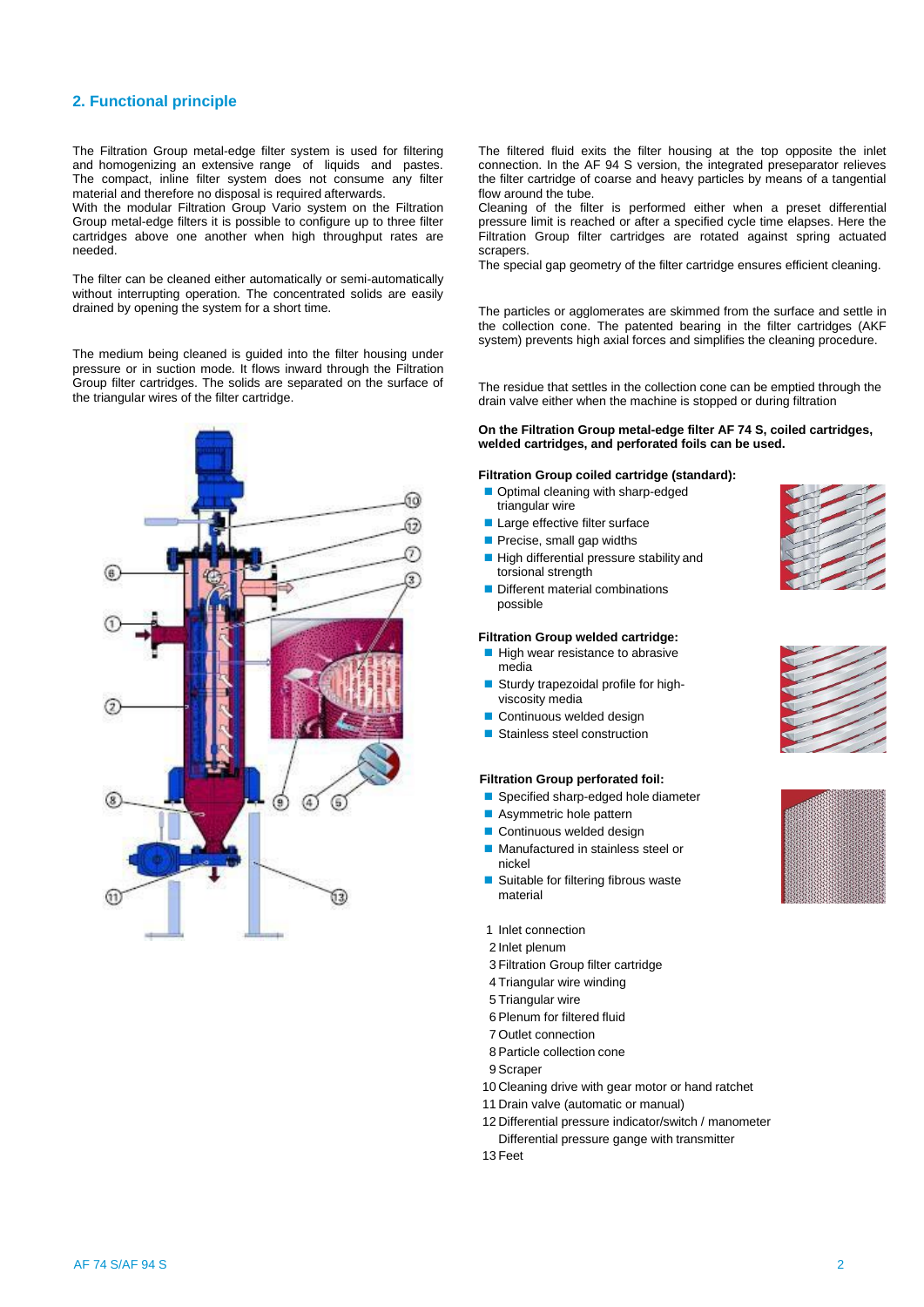### **3. Technical data**



#### **Filter data**

Max. operating pressure:

Max. operating temperature: Design according: Materials:

Cover fastening: Connections and nominal diameters:

- 16 bar, optional 25 bar / 40 bar

- 100 °C, optional 200 °C

PED 2014 / 68 / EU

- Housing and cover: Cast steel, 1.4571
- Internals: Cast steel, stainless steel, AL
- Bearing bushes: PTFE based
- Seals: FKM (Viton), PTFE
- $-$  Coiled cartridge: 1.4581; 1.4571 ( $\Delta p$ max. 30 bar) or Al, 1.4571 ( $\Delta p$  max. 10 bar)
- Welded cartridge: 1.4571  $(\Delta p$  max. 10 bar) - Element perforated foil: 1.4571 or Al, 1.4571 or Al, Ni
- ( $\Delta p$  max: 10 bar)
- 8 x M20 hexagon screws
- A-inlet DN 80, DN 100,DN 125, DN 150
- B-outlet: DN 80, DN 100, DN 125, DN 150
- C-drain: DN 50
- G-indicator: DN 25 All threaded holes acc. to DIN 3852 form X flanges acc. to EN 1092-1/11B1/PN 16 (Standard, depending on operating pressure and temp.) Gland packing rings made of PTFE fibre with disc spring pretension Drive shaft seal: **Other types available on request.**



| type                           | w | x<br>(mm) (mm) (mm) | z   | volume<br>(1) | weight<br>(kg) | cleaning drive |
|--------------------------------|---|---------------------|-----|---------------|----------------|----------------|
| AF7492-.2.- 1845   1685   1430 |   |                     |     | 116           | 245            | ratchet        |
| AF749. . 2. - 2366 1685 1430   |   |                     |     | 116           | 260            | gear motor     |
| AF7482-.2.-1575 1415 1160      |   |                     |     | 96            | 220            | ratchet        |
| AF748 - 2 - 2096 1415 1160     |   |                     |     | 96            | 235            | gear motor     |
| AF7472-.2.-1305 1145           |   |                     | 890 | 75            | 195            | ratchet        |
| AF747.-.2.-178611145           |   |                     | 890 | 75            | 210            | gear motor     |
| AF7462-.2.-1035                |   | 875                 | 620 | 54            | 170            | ratchet        |
| AF746 - 2 - 1556               |   | 875                 | 620 | 54            | 185            | gear motor     |

#### **Motor data**

Spur gear motor Multirange winding

| v                           | Hz | <b>KW</b> | rpm  |      |
|-----------------------------|----|-----------|------|------|
| $\Delta$ 230 ± 10%          | 50 | 0,25      | 19.5 | 1.4  |
| $\frac{\lambda}{400}$ ± 10% | 50 | 0,25      | 19.5 | 0,8  |
| $\Delta$ 266 ± 10%          | 60 | 0,3       | 18.4 | 1.4  |
| $\sim$ 460 ± 10%            | 60 | 0,3       | 18,4 | 0,78 |

Protection class: IP55, ISO-class F; output torque 115 Nm

Optional:

- Ex protection acc. to ATEX 2014/34/EU

**-** Electrical design in Ex II 2G T3

- Mechanical design in Ex II 2G c T3

Optional:

- heating jacket
- ASME
- EN 13445

**Note: Technical data is subject to change without notice.**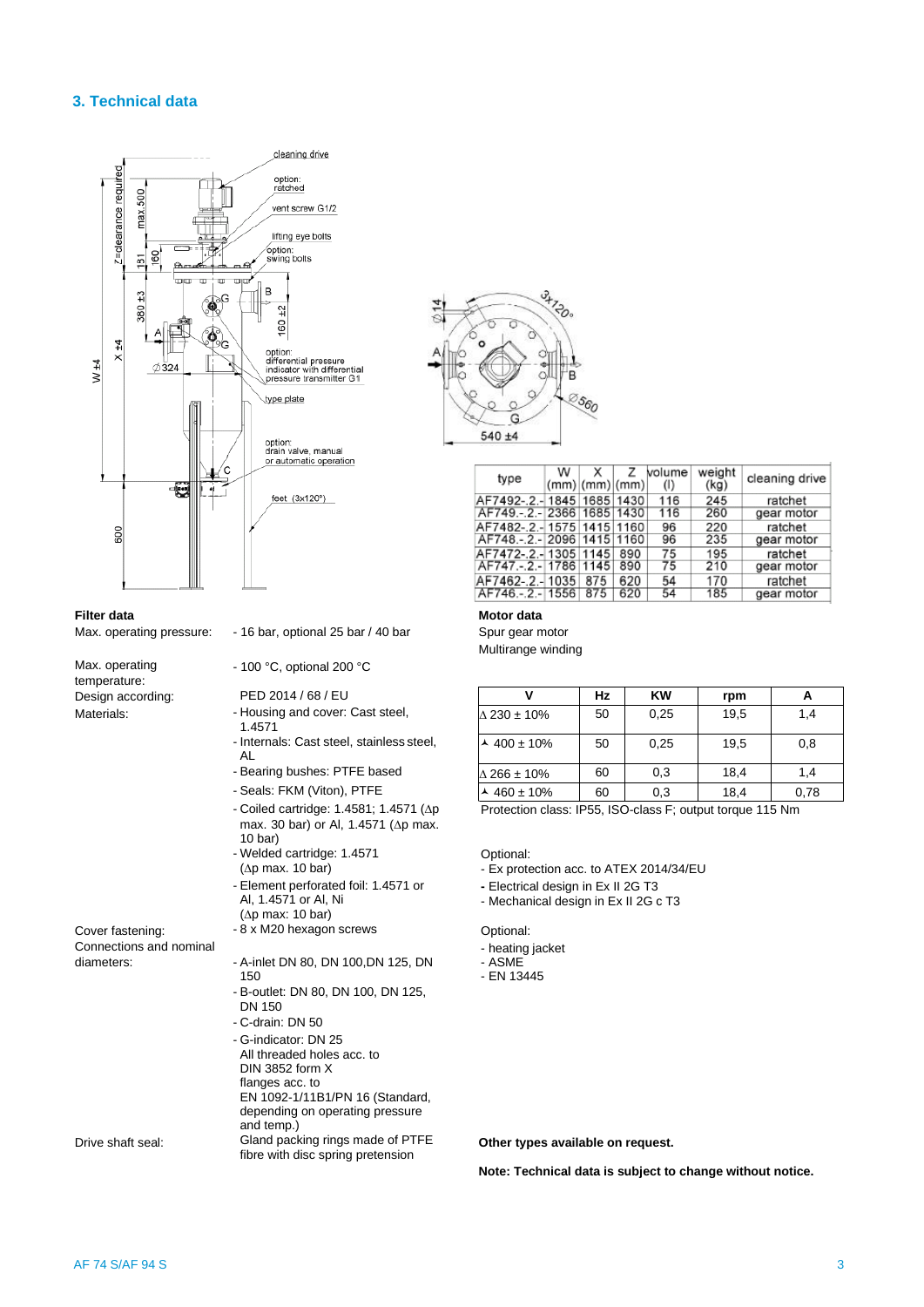### **4. Design and application**

| <b>Cartridge type</b><br>(see section 6) | <b>Total surface</b><br>in $cm2$ |    | Gap width/hole width in $\mu$ m/<br>effective gap surface in cm <sup>2</sup> |    |    |     |     |     |     |     |     |     |     |      |      |      |      |
|------------------------------------------|----------------------------------|----|------------------------------------------------------------------------------|----|----|-----|-----|-----|-----|-----|-----|-----|-----|------|------|------|------|
|                                          |                                  | 30 | 40                                                                           | 50 | 60 | 80  | 100 | 130 | 160 | 200 | 250 | 360 | 500 | 1000 | 1500 | 2000 | 4000 |
| AF 6016                                  | 862                              | 48 | 63                                                                           | 77 | 91 | 117 | 142 | 176 | 206 |     |     |     |     |      |      |      |      |
| AF 6026                                  | 862                              |    |                                                                              | 50 | 59 | 77  | 95  | 119 | 142 | 170 | 203 | 264 | 328 | 473  | 555  | 608  |      |
| AF 6036                                  | 862                              | 48 | 63                                                                           | 77 |    | 117 | 141 | 175 | 206 |     |     |     |     |      |      |      |      |
| AF 6046                                  | 862                              |    |                                                                              | 50 | 59 | 77  | 94  | 119 | 141 | 170 | 202 | 263 | 326 | 471  | 553  | 606  |      |
| AF 6066                                  | 836                              |    |                                                                              |    |    |     |     |     |     |     |     |     | 184 | 302  | 385  | 446  | 634  |
| AF 6076                                  | 836                              |    |                                                                              |    |    |     | 77  | 97  | 117 | 141 | 169 | 224 | 282 |      |      |      |      |
| AF 6086                                  | 836                              |    |                                                                              | 56 | 67 | 89  | 112 |     |     |     |     |     |     |      |      |      |      |
| AF 50116                                 | 836                              |    |                                                                              |    |    |     | 188 |     |     | 155 |     |     | 188 |      |      |      |      |
| AF 50126                                 | 836                              |    |                                                                              |    |    |     | 82  |     |     | 147 |     |     | 228 |      |      |      |      |
| AF 50136                                 | 836                              |    |                                                                              |    |    |     | 82  |     |     | 147 |     |     | 228 |      |      |      |      |
| AF 6006                                  | 836                              |    |                                                                              |    |    |     |     |     |     |     |     |     |     | 190  | 278  | 190  | 337  |

recommended design

#### **Cleaning and emptying**



#### **Fully automatic operation:**

Filtration usually occurs under pressure. The filter is cleaned after a programmed time or a preset number of cycles or according to the differential pressure. We recommend cleaning the system at approximately 4 times the initial differential pressure. The cleaning motor runs for about 10 seconds (about three turns of the filter cartridge). This is sufficient for a thorough cleaning. In certain rare cases it may be necessary to run the motor continuously. The drive shaft is always turned clockwise. The filter is emptied by opening the drain valve. This can either take place synchronously with cleaning or be time or cycle controlled, depending on the residue concentration. The opening time of the drain valve can be set between 2 and 6 seconds. The filter can be emptied in suction mode using a buffer or by interrupting the filtration process.

Semi-automatic and manual operation are also possible.

See the Instruction Manual for further information.



The curves represent the volumetric flow through the entire filter system (filter housing including for example one cartridge) and refer to a differential pressure of 0.3 bar. Specific information about process data is essential for reliable operation of an automatic filter.

Important note on performance curve! It's an example of element AF 6016. The number of dements per filter results from type number key in point 6.

Viscosity in mm²/s



 $y =$  volumetric flow  $V$  [l/min]  $x =$  gap width f [µm]

# **5. Performance curves**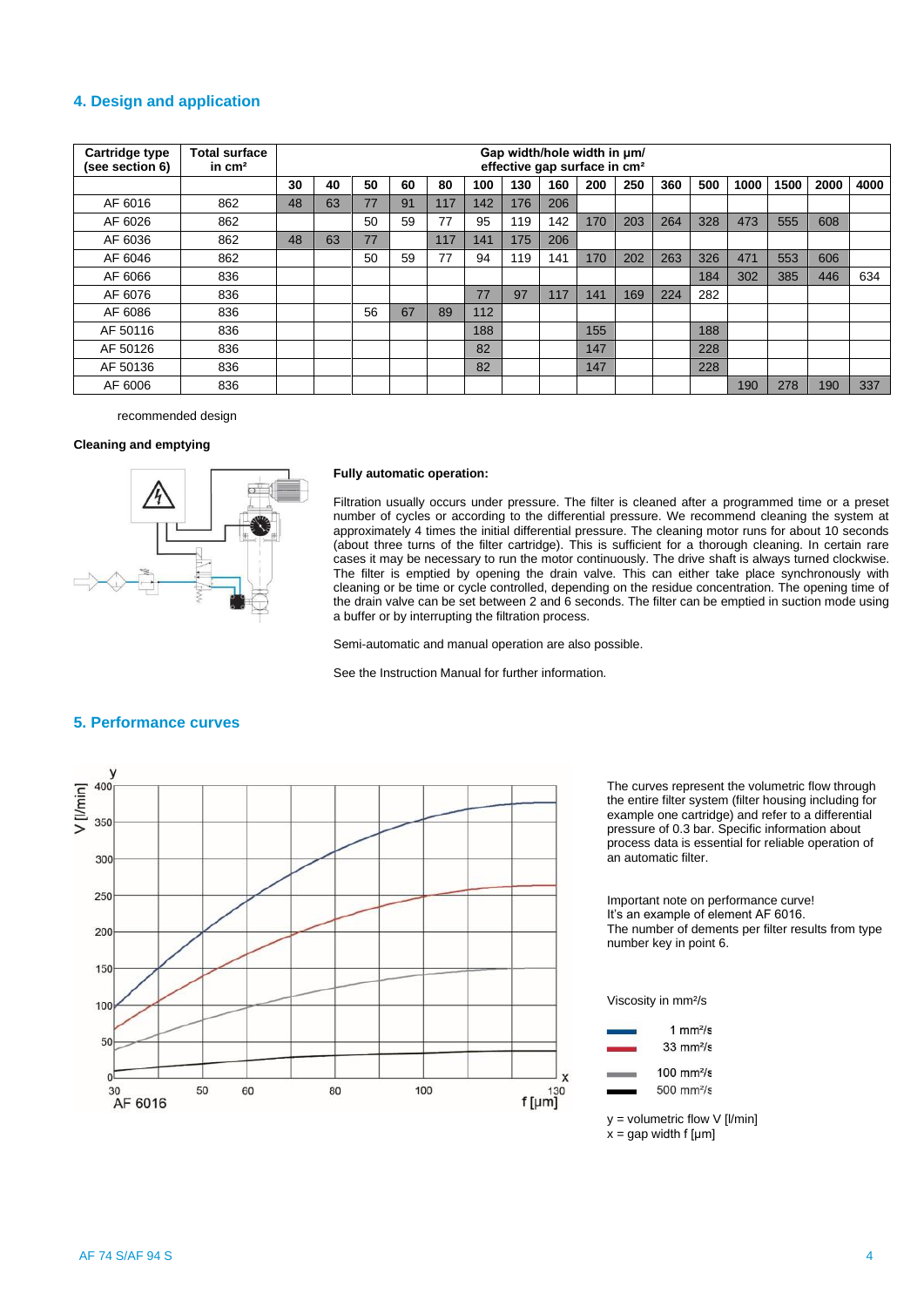# **6. Type number key**

|             |                                                                                                                          |                       |      | Type number key with selection example for AF 7473-821-50200 S1 |              |           |                                        |                    |                                           |                                                                              |  |
|-------------|--------------------------------------------------------------------------------------------------------------------------|-----------------------|------|-----------------------------------------------------------------|--------------|-----------|----------------------------------------|--------------------|-------------------------------------------|------------------------------------------------------------------------------|--|
|             | Size / number of filter cartridge columns / function                                                                     |                       |      |                                                                 |              |           |                                        |                    |                                           |                                                                              |  |
| AF 74       | 3 filter cartridge columns Ø 110 mm / metal-edge filter with radial cleaning                                             |                       |      |                                                                 |              |           |                                        |                    |                                           |                                                                              |  |
| AF 94       | 3 filter cartridge columns Ø 110 mm / metal-edge filter with radial cleaning and preseparator through the cyclone effect |                       |      |                                                                 |              |           |                                        |                    |                                           |                                                                              |  |
|             | Number of filter cartridges                                                                                              |                       |      |                                                                 |              |           |                                        |                    |                                           |                                                                              |  |
|             | 6<br>1 filter cartridge per column                                                                                       |                       |      |                                                                 |              |           |                                        |                    |                                           |                                                                              |  |
|             | 7<br>2 filter cartridges per column                                                                                      |                       |      |                                                                 |              |           |                                        |                    |                                           |                                                                              |  |
|             | 8<br>3 filter cartridges per column                                                                                      |                       |      |                                                                 |              |           |                                        |                    |                                           |                                                                              |  |
|             | 9<br>4 filter cartridges per column                                                                                      |                       |      |                                                                 |              |           |                                        |                    |                                           |                                                                              |  |
|             |                                                                                                                          | <b>Cleaning drive</b> |      |                                                                 |              |           |                                        |                    |                                           |                                                                              |  |
|             |                                                                                                                          | 3                     |      | Gear motor 230/400 V, 50 Hz or 266/460 V, 60 Hz                 |              |           |                                        |                    |                                           |                                                                              |  |
|             |                                                                                                                          | 4                     |      | Gear motor 230/400 V, 50 Hz or 266/460 V, 60 Hz Ex II 2G T3     |              |           |                                        |                    |                                           |                                                                              |  |
|             |                                                                                                                          |                       |      | Inlet and outlet connections                                    |              |           |                                        |                    |                                           |                                                                              |  |
|             |                                                                                                                          |                       | 5    | DN 80 EN 1092-1 / 11 B1 / PN 16                                 |              |           |                                        | 7                  |                                           | DN 125 EN 1092-1 / 11 B1 / PN 16                                             |  |
|             |                                                                                                                          |                       | 6    | DN 100 EN 1092-1 / 11 B1 / PN 16                                |              |           |                                        | 8                  |                                           | DN 150 EN 1092-1 / 11 B1 / PN 16                                             |  |
|             |                                                                                                                          |                       |      | Permissible operating pressure in bar (housing/cover)           |              |           |                                        |                    |                                           |                                                                              |  |
|             |                                                                                                                          |                       |      | 1                                                               | <b>PN10</b>  |           |                                        |                    |                                           |                                                                              |  |
|             |                                                                                                                          |                       |      | $\overline{2}$                                                  | <b>PN 16</b> |           |                                        |                    |                                           |                                                                              |  |
|             |                                                                                                                          |                       |      | 3                                                               | <b>PN 25</b> |           |                                        |                    |                                           |                                                                              |  |
|             |                                                                                                                          |                       |      | 4                                                               | <b>PN 40</b> |           |                                        |                    |                                           |                                                                              |  |
|             |                                                                                                                          |                       |      |                                                                 |              |           | <b>Material Seal FKM, bearing PTFE</b> |                    |                                           |                                                                              |  |
|             |                                                                                                                          |                       |      |                                                                 | 1            | aluminium |                                        |                    |                                           | Standard: Housing in carbon steel, internals in carbon steel, EN-GJS-400-15, |  |
|             |                                                                                                                          |                       |      |                                                                 | 2            |           |                                        |                    |                                           | Standard: Housing in stainless steel 1.4571, internals in stainless steel    |  |
|             |                                                                                                                          |                       |      |                                                                 | 3            |           |                                        |                    |                                           | Standard: Housing in carbon steel, internals in stainless steel              |  |
|             |                                                                                                                          |                       |      |                                                                 |              |           |                                        |                    | Differential pressure indicator and gauge |                                                                              |  |
|             |                                                                                                                          |                       |      |                                                                 |              | 5         |                                        |                    |                                           | PiS 3175 digital ∆p gauge, 2 setting points 0 - 16 bar adjustable and        |  |
|             |                                                                                                                          |                       |      |                                                                 |              |           |                                        |                    | analogous $4 - 20$ mA/0 $- 10$ V          |                                                                              |  |
|             |                                                                                                                          |                       |      |                                                                 |              | 9         |                                        |                    |                                           | PiS 3180 Ex II 2G Exd IIC T5, 4 - 20 mA signal, static max. 40 bar,          |  |
|             |                                                                                                                          |                       |      |                                                                 |              |           | stainless steel                        |                    |                                           |                                                                              |  |
|             |                                                                                                                          |                       |      |                                                                 |              |           |                                        |                    | Valves and control throttles              |                                                                              |  |
|             |                                                                                                                          |                       |      |                                                                 |              |           | 0                                      |                    | Without/special version                   |                                                                              |  |
|             |                                                                                                                          |                       |      |                                                                 |              |           |                                        | <b>Drain valve</b> |                                           |                                                                              |  |
|             |                                                                                                                          |                       |      |                                                                 |              |           |                                        | 1                  | Ball valve, manual                        |                                                                              |  |
|             |                                                                                                                          |                       |      |                                                                 |              |           |                                        | $\mathbf{2}$       |                                           | Ball valve, electropneumatic 24 V                                            |  |
|             |                                                                                                                          |                       |      |                                                                 |              |           |                                        | 3                  |                                           | Ball valve, electropneumatic 230 V                                           |  |
|             |                                                                                                                          |                       |      |                                                                 |              |           |                                        | 4                  |                                           | Ball valve, electric 24 V                                                    |  |
|             |                                                                                                                          |                       |      |                                                                 |              |           |                                        | 5                  |                                           | Ball valve, electric 230 V                                                   |  |
|             |                                                                                                                          |                       |      |                                                                 |              |           |                                        | 6                  |                                           | Drain valve, electropneumatic 24 V, 10 bar                                   |  |
|             |                                                                                                                          |                       |      |                                                                 |              |           |                                        | 7<br>8             |                                           | Drain valve, electropneumatic 230 V, 10 bar                                  |  |
|             |                                                                                                                          |                       |      |                                                                 |              |           |                                        |                    |                                           | Drain valve, electric 24 V, 10 bar<br>Drain valve, electric 230 V, 10 bar    |  |
|             |                                                                                                                          |                       |      |                                                                 |              |           |                                        | 9                  | <b>Cleaning valve</b>                     |                                                                              |  |
|             |                                                                                                                          |                       |      |                                                                 |              |           |                                        |                    | 0                                         | Without                                                                      |  |
|             |                                                                                                                          |                       |      |                                                                 |              |           |                                        |                    |                                           | <b>Optional features</b>                                                     |  |
|             |                                                                                                                          |                       |      |                                                                 |              |           |                                        |                    |                                           | Without / other version<br>$\bf{0}$                                          |  |
|             |                                                                                                                          |                       |      |                                                                 |              |           |                                        |                    |                                           |                                                                              |  |
| <b>AF74</b> | $\overline{7}$                                                                                                           | $\mathbf{3}$          | $-5$ | $\overline{2}$                                                  | $\mathbf{1}$ | $-5$      | $\pmb{0}$                              | $\mathbf 2$        | $\mathbf 0$                               | - XXXX(end no. for special)S1*<br>$\bf{0}$                                   |  |
|             |                                                                                                                          |                       |      |                                                                 |              |           |                                        |                    |                                           |                                                                              |  |

\*end number completion: S1 welded, Version 1

| End number | <b>Special version</b>                                               |
|------------|----------------------------------------------------------------------|
| 3001       | Standard filter insert (complete), without housing and without drive |
| 3002       | Standard filter insert (complete), without housing, with drive       |
| 3400       | With double jacket for heating / cooling PN 10 bar                   |
| 3700       | PTFE seals                                                           |
| Others     | Upon request                                                         |